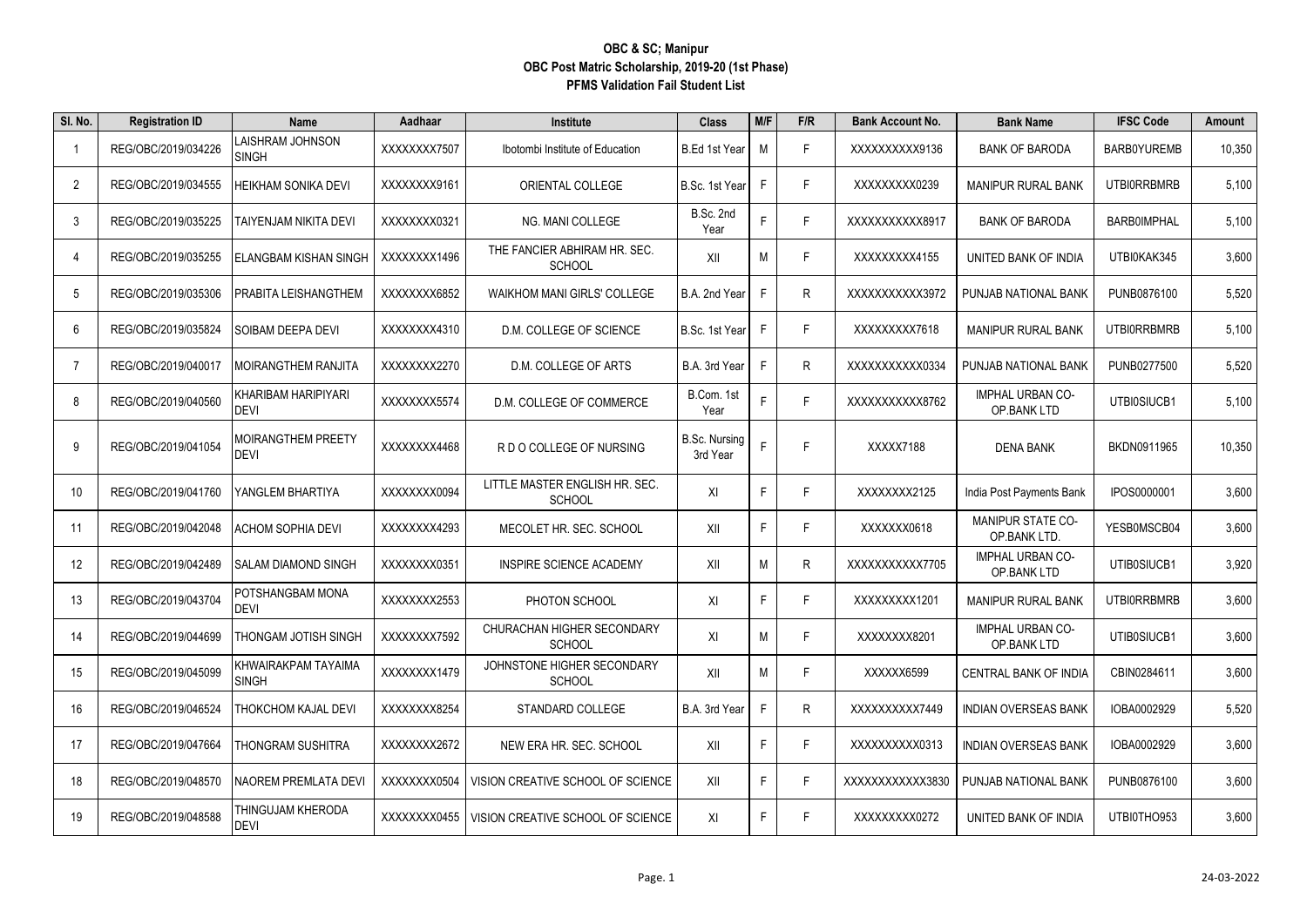| SI. No. | <b>Registration ID</b> | Name                                | Aadhaar      | Institute                                            | <b>Class</b>              | M/F | F/R | <b>Bank Account No.</b> | <b>Bank Name</b>                       | <b>IFSC Code</b>   | <b>Amount</b> |
|---------|------------------------|-------------------------------------|--------------|------------------------------------------------------|---------------------------|-----|-----|-------------------------|----------------------------------------|--------------------|---------------|
| 20      | REG/OBC/2019/049352    | WAHENGBAM JENITA<br>CHANU           | XXXXXXXX0344 | IMPHAL COLLEGE, IMPHAL                               | B.A. 1st Year             | F.  | F.  | XXXXXXXXXX0174          | <b>VIJAYA BANK</b>                     | VIJB000B601        | 5,100         |
| 21      | REG/OBC/2019/049658    | THOKCHOM ROHIT SINGH                | XXXXXXXX5970 | CHURACHAN HIGHER SECONDARY<br><b>SCHOOL</b>          | XI                        | М   | F.  | XXXXXXXXXX2295          | <b>IMPHAL URBAN CO-</b><br>OP BANK LTD | UTBI0SIUCB1        | 3,600         |
| 22      | REG/OBC/2019/051281    | THONGAM ICHAN CHANU                 | XXXXXXX6114  | G.P. WOMEN'S COLLEGE                                 | B.A. 1st Year             | F.  | F.  | XXXXXXXXX2418           | <b>INDIAN OVERSEAS BANK</b>            | IOBA0003764        | 5,100         |
| 23      | REG/OBC/2019/051337    | AISHRAM BIDYALAXMI                  | XXXXXXX6529  | IMPHAL COLLEGE, IMPHAL                               | B.A. 2nd Year             | F.  | F   | XXXXXXXXX7242           | UNITED BANK OF INDIA                   | UTBI0MRG364        | 5,100         |
| 24      | REG/OBC/2019/051647    | MAIBAM MANOJ MEITEI                 | XXXXXXX2065  | SDJM HIGHER SECONDARY SCHOOL                         | XII                       | М   |     | XXXXXXXXXXX0010         | <b>BANK OF BARODA</b>                  | BARB0VJIMGR        | 3,600         |
| 25      | REG/OBC/2019/051874    | OINAM MANOJ SINGH                   | XXXXXXX9985  | MANIPUR TECHNICAL UNIVERSITY                         | B.Tech 1st<br>Year        | M   | F.  | XXXXXXX9985             | STATE BANK OF INDIA                    | SBIN0018497        | 17,500        |
| 26      | REG/OBC/2019/052041    | KSHETRIMAYUM DEEPAK<br><b>SINGH</b> | XXXXXXX7695  | IMPHAL COLLEGE, IMPHAL                               | B.Sc. 2nd<br>Year         | M   | F.  | XXXXXXX2530             | <b>DENA BANK</b>                       | BKDN0911965        | 5,100         |
| 27      | REG/OBC/2019/052315    | NINGTHOUJAM SAHJIT<br><b>SINGH</b>  | XXXXXXX4559  | IMPHAL COLLEGE, IMPHAL                               | B.A. 1st Year             | M   | F.  | XXXXXXXXX3206           | <b>BANK OF BARODA</b>                  | <b>BARB0KONGBA</b> | 5,100         |
| 28      | REG/OBC/2019/053075    | <b>STELA KHUNDRAKPAM</b>            | XXXXXXX9623  | KENDRA VIDYALAYA, LANGJING                           | XII                       | F   | R   | XXXXXXXXXXX3835         | <b>IDBI BANK LTD</b>                   | IBKL0001219        | 3,920         |
| 29      | REG/OBC/2019/053647    | MEIPHAM ROBINDRO<br><b>SINGH</b>    | XXXXXXXX7679 | Ibotombi Institute of Education                      | D.El.Ed 1st<br>Year       | M   | F.  | XXXXXX5440              | STATE BANK OF INDIA                    | SBIN0011626        | 5,100         |
| 30      | REG/OBC/2019/054062    | HIJAM YAIPHABI DEVI                 | XXXXXXX1048  | MOIRANG COLLEGE                                      | B.A.                      | F.  | F   | XXXXXXXX5430            | UNITED BANK OF INDIA                   | UTBI0MRG364        | 5,100         |
| 31      | REG/OBC/2019/054124    | HIDAM REBIKA CHANU                  | XXXXXXX7436  | KAKCHING KHUNOU COLLEGE                              | XI                        | F.  | F   | XXXXXX8931              | STATE BANK OF INDIA                    | SBIN0010757        | 3,600         |
| 32      | REG/OBC/2019/054236    | AISHRAM ROMIO MEITEI                | XXXXXXX2970  | Y.K. COLLEGE                                         | B.Sc. 1st Year            | M   | F.  | XXXXXXXX8229            | <b>MANIPUR RURAL BANK</b>              | UTBI0RRBMRB        | 5,100         |
| 33      | REG/OBC/2019/054555    | DEVAPRIYA CHANU KH                  | XXXXXXX1237  | THAMBAL MARIK COLLEGE                                | B.Sc. 1st Year            | F   | F.  | XXXXXXXXXX0199          | <b>BANK OF BARODA</b>                  | <b>BARBOVJIMGR</b> | 5,100         |
| 34      | REG/OBC/2019/054595    | MOIRANGTHEM ROSHILIA<br>DEVI        | XXXXXXX3855  | <b>TAMPHASANA GIRLS HIGHER</b><br>SECONDARY SCHOOL   | XI                        | F.  | F.  | XXXXXXXX2939            | <b>MANIPUR RURAL BANK</b>              | <b>PUNBORRBMRB</b> | 3,600         |
| 35      | REG/OBC/2019/054628    | NGASHEPAM URMILA DEVI               | XXXXXXX9434  | IMPHAL COLLEGE, IMPHAL                               | B.Sc. 2nd<br>Year         | F   | R   | XXXXXXXXXX1561          | <b>BANK OF BARODA</b>                  | BARB0YUREMB        | 5,520         |
| 36      | REG/OBC/2019/056247    | <b>WAHENGBAM MICHAEL</b>            | XXXXXXX8796  | STANDARD COLLEGE                                     | B.A. 1st Year             | M   | F   | XXXXXXXX8915            | <b>MANIPUR RURAL BANK</b>              | UTBI0RRBMRB        | 5,100         |
| 37      | REG/OBC/2019/056372    | <b>IEMAM HARIPRIYA</b>              | XXXXXXXX0101 | KAMAKHYA PEMTON COLLEGE                              | B.Sc. 3rd Year            | F.  | R   | XXXXXX3597              | STATE BANK OF INDIA                    | SBIN0018497        | 5,520         |
| 38      | REG/OBC/2019/056812    | NAOREM HEMOLATA DEVI                | XXXXXXX6244  | LIBERAL COLLEGE                                      | B.A. 3rd Year             | F.  | R   | XXXXXX8180              | STATE BANK OF INDIA                    | SBIN0011794        | 5,520         |
| 39      | REG/OBC/2019/057270    | SOIBAM DINGKU SINGH                 | XXXXXXX5131  | <b>GOLDEN INSTITUTE OF NURSING</b><br><b>SCIENCE</b> | B.Sc. Nursing<br>1st Year | M   | F.  | XXXXXXXX8550            | <b>HDFC BANK LTD</b>                   | HDFC0003793        | 10,350        |
| 40      | REG/OBC/2019/057637    | HAOBAM INDIRA DEVI                  | XXXXXXX6365  | Y.K. COLLEGE                                         | B.A. 2nd Year             | F   | R   | XXXXX2334               | CENTRAL BANK OF INDIA                  | CBIN0284801        | 5,520         |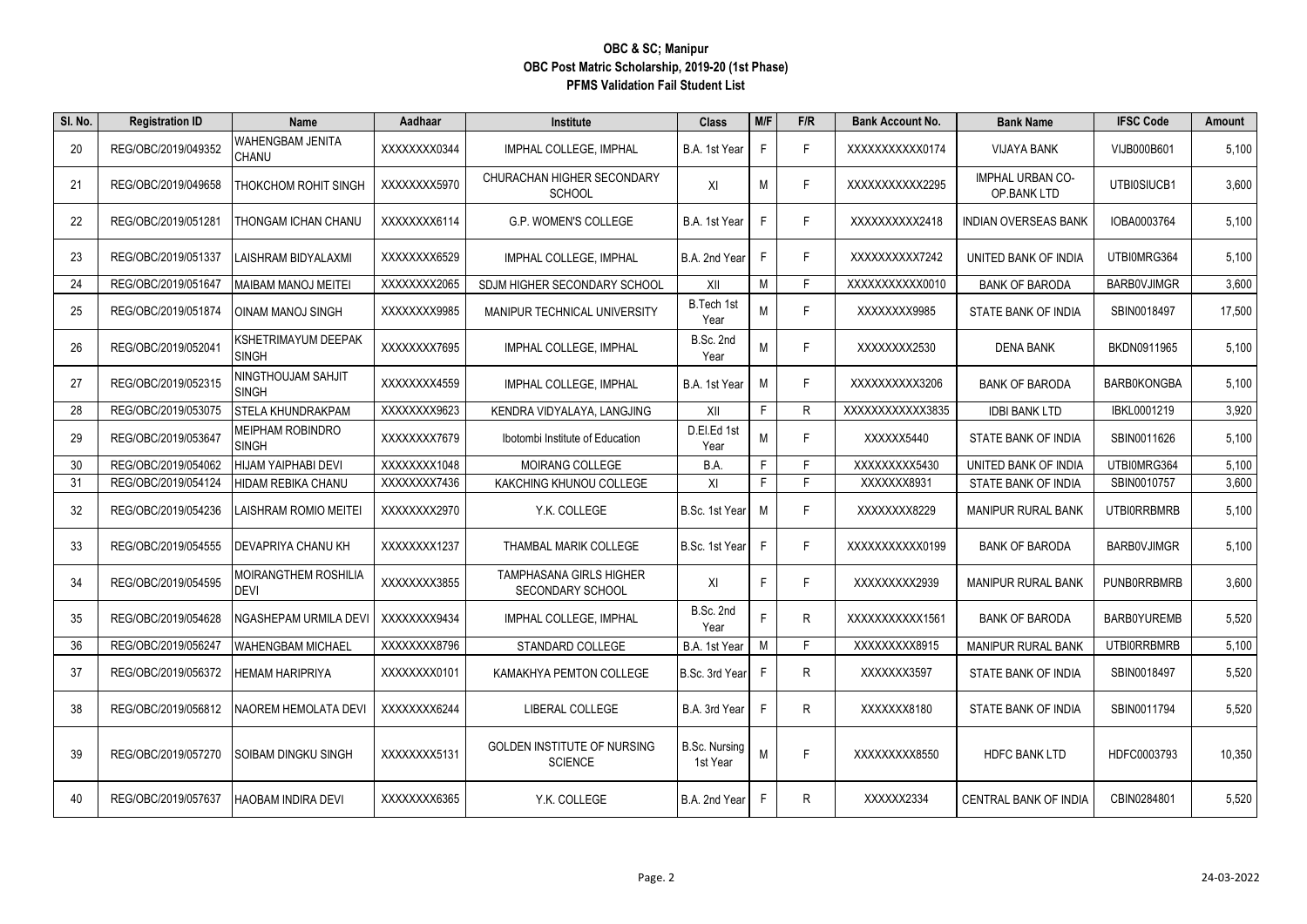| SI. No. | <b>Registration ID</b> | <b>Name</b>                         | Aadhaar      | Institute                                          | <b>Class</b>                     | M/F | F/R          | <b>Bank Account No.</b> | <b>Bank Name</b>                       | <b>IFSC Code</b>   | Amount |
|---------|------------------------|-------------------------------------|--------------|----------------------------------------------------|----------------------------------|-----|--------------|-------------------------|----------------------------------------|--------------------|--------|
| -41     | REG/OBC/2019/057682    | SORAISHAM VENUS SINGH               | XXXXXXXX6740 | CHURACHAN HIGHER SECONDARY<br><b>SCHOOL</b>        | XI                               | M   | F            | XXXXXXXXXX3245          | <b>BANK OF BARODA</b>                  | VIJB0008605        | 3,600  |
| 42      | REG/OBC/2019/058566    | POTSHANGBAM AJANTI<br>DEVI          | XXXXXXX6116  | <b>MAYAI LAMBI COLEGE</b>                          | B.A. 3rd Year                    | F.  | F.           | XXXXXX5657              | STATE BANK OF INDIA                    | SBIN0016014        | 5,100  |
| 43      | REG/OBC/2019/058755    | SAPAM GEETANJALI DEVI               | XXXXXXX0481  | THE FANCIER ABHIRAM HR. SEC.<br><b>SCHOOL</b>      | XI                               | F   | F.           | XXXXXXXXXX5652          | PUNJAB NATIONAL BANK                   | PUNB0876100        | 3,600  |
| 44      | REG/OBC/2019/058927    | IROM JOYMATI DEVI                   | XXXXXXX7734  | C M C COLLEGE OF NURSING                           | B.Sc. Nursing<br>3rd Year        | F   | $\mathsf{R}$ | XXXXXXX7734             | <b>CENTRAL BANK OF INDIA</b>           | CBIN0284611        | 11,020 |
| 45      | REG/OBC/2019/059929    | ENCY LOUKHAM.                       | XXXXXXX6895  | T.S. PAUL MANIPUR WOMEN'S COLLEGE                  | B.A. 3rd Year                    | F.  | F            | XXXXXX6513              | STATE BANK OF INDIA                    | SBIN0018390        | 5,100  |
| 46      | REG/OBC/2019/060562    | RONALDO SADOKPAM                    | XXXXXXXX5420 | ACME HIGHER SECONDARY SCHOOL                       | XI                               | M   | F            | XXXXXXXXXX1666          | <b>INDIAN OVERSEAS BANK</b>            | IOBA0002929        | 3,600  |
| 47      | REG/OBC/2019/061216    | NINGOMBAM VISHAL<br>SINGH           | XXXXXXX5362  | <b>MEGA MANIPUR</b>                                | XII                              | M   | F            | XXXXXXXXX0552           | <b>BANK OF BARODA</b>                  | BARB0VJIMGR        | 3,600  |
| 48      | REG/OBC/2019/061457    | NINGOMBAM KHELJIT<br>SINGH          | XXXXXXX9718  | <b>HELPING HANDS GROUP ACADEMY</b>                 | XI                               | M   | F.           | XXXXXX4008              | UNITED BANK OF INDIA                   | SBIN0010757        | 3,600  |
| 49      | REG/OBC/2019/061523    | PM AJIMA                            | XXXXXXX9418  | LILONG HAOREIBI COLLEGE                            | B.A. 1st Year                    | F.  | F            | XXXXXXXXX6180           | <b>MANIPUR RURAL BANK</b>              | <b>UTBIORRBMRB</b> | 5,100  |
| 50      | REG/OBC/2019/061726    | PUKHRAMBAM ALENA DEVI               | XXXXXXX6485  | SHIJA PARAMEDICAL RESEARCH<br><b>ACADEMY</b>       | DMLT 2nd<br>Year                 | F   | F            | XXXXXX0481              | STATE BANK OF INDIA                    | SBIN0005246        | 3,600  |
| 51      | REG/OBC/2019/062281    | HAJARIMAYUM SUNENA<br>DEVI          | XXXXXXX2156  | HINDI TEACHERS' TRAINING COLLEGE                   | <b>B.Ed 1st Year</b>             | F.  | F            | XXXXXX0363              | PAYTM PAMENT BANK                      | PYTM0123456        | 10,350 |
| 52      | REG/OBC/2019/062408    | OITONGBAM RANJANA.<br>DEVI          | XXXXXXX0544  | KAKCHING KHUNOU COLLEGE                            | B.A. 1st Year                    | F.  | F            | XXXXXXX1643             | <b>DENA BANK</b>                       | BKDN0911965        | 5,100  |
| 53      | REG/OBC/2019/062664    | HIJAM PRABHAKAR SINGH               | XXXXXXX9484  | KHA-MANIPUR COLLEGE                                | B.Sc. 1st Year                   | M   | F            | XXXXXXX8650             | STATE BANK OF INDIA                    | SBIN0004461        | 5,100  |
| 54      | REG/OBC/2019/063493    | SANJENBAM GUGU                      | XXXXXXX1690  | NATIONAL INSTITUTE OF TECHNOLOGY<br><b>MANIPUR</b> | B.Tech 1st<br>Year               | M   | F.           | XXXXXXX7458             | MANIPUR STATE CO-<br>OP.BANK LTD.      | YESB0MSCB01        | 17,500 |
| 55      | REG/OBC/2019/063546    | LOITONGBAM PURNIMA<br><b>CHANUM</b> | XXXXXXX6115  | KAKCHING KHUNOU COLLEGE                            | B.A. 1st Year                    | F.  | F            | XXXXXXX1641             | <b>DENA BANK</b>                       | BKDN0911965        | 5,100  |
| 56      | REG/OBC/2019/064229    | TAKHELLAMBAM PRIYOJIT<br>SINGH      | XXXXXXX8492  | KAKCHING KHUNOU COLLEGE                            | B.A. 3rd Year                    | M   | F            | XXXXXXX3390             | STATE BANK OF INDIA                    | SBIN0061134        | 5,100  |
| 57      | REG/OBC/2019/064984    | BM. WASBIR KHAN                     | XXXXXXX2184  | LILONG HAOREIBI COLLEGE                            | B.A. 1st Year                    | M   | F.           | XXXXXXXXX2184           | SYNDICATE BANK                         | SYNB0007951        | 5,100  |
| 58      | REG/OBC/2019/065001    | KHOIROM ROHIT MEITEI                | XXXXXXX9692  | SUGNU HIGHER SECONDARY SCHOOL                      | XII                              | M   | F            | XXXXXXXXX0560           | <b>MANIPUR RURAL BANK</b>              | <b>UTBIORRBMRB</b> | 3,600  |
| 59      | REG/OBC/2019/065354    | THONGAM SILKIE                      | XXXXXXX4681  | R D O COLLEGE OF NURSING                           | <b>B.Sc. Nursing</b><br>2nd Year |     | $\mathsf{R}$ | XXXXXXXXXX2245          | <b>IMPHAL URBAN CO-</b><br>OP.BANK LTD | UTIB0SIUCB1        | 11,020 |